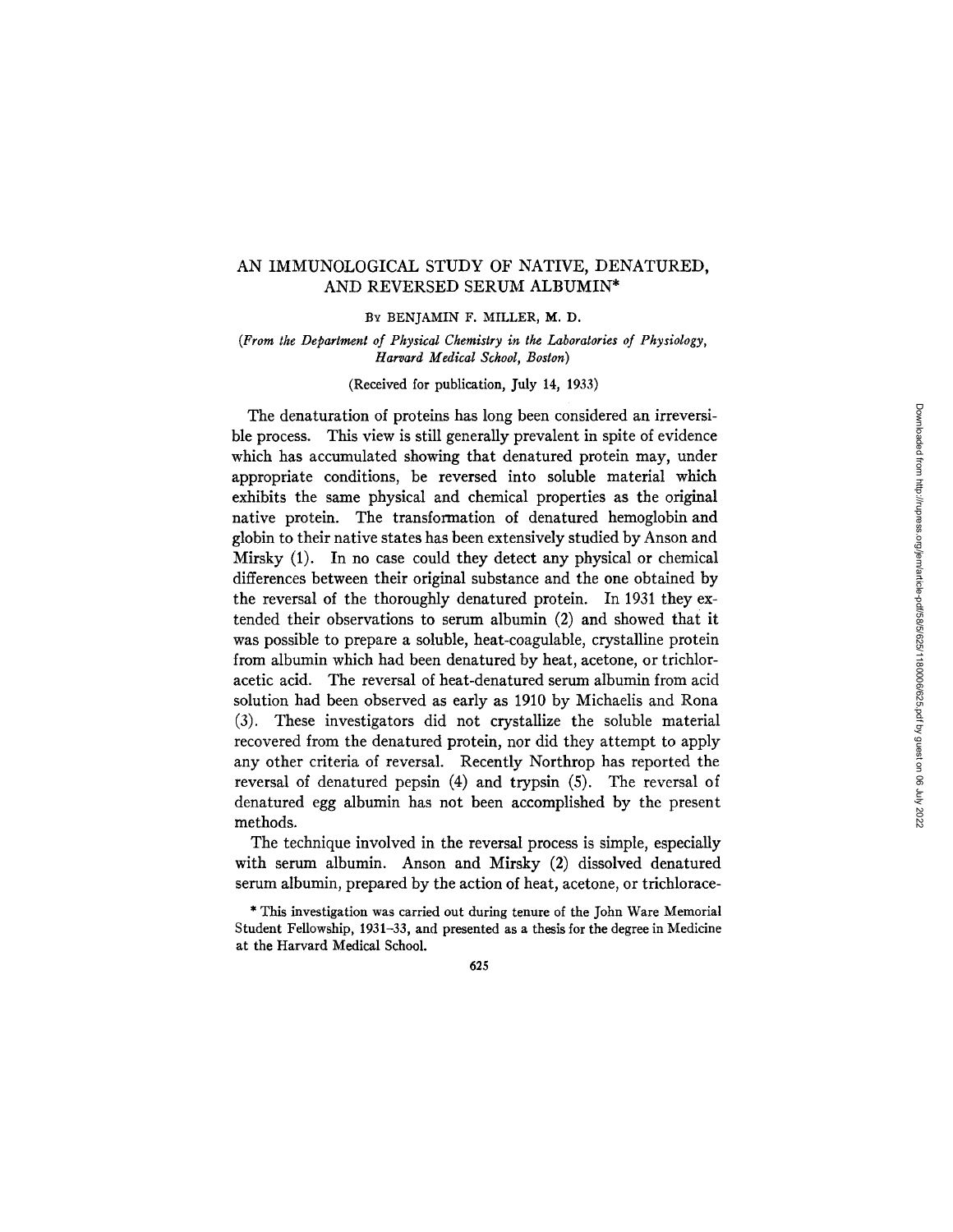tic acid, in an acid solution. When this solution was neutralized with sodium hydroxide at room temperature, it yielded about 65 per cent soluble protein at the isoelectric point. All this soluble protein could be crystallized into a form resembling native albumin.

In view of the fundamental importance of the reversal process in understanding the mechanism of denaturation it appeared desirable to apply another criterion of reversibility. This we felt could be accomplished better by immunological, than by any but the most exhaustive chemical and physical methods at present available for protein characterization.

A study of the reversal of heat-denatured horse serum albumin by means of the precipitin reaction was therefore undertaken. It had been shown by Obermayer and Pick (6) that heated serum proteins lose most of their ability to react with precipitin antibodies obtained by the injection of the native protein. Later Schmidt (7) obtained substantially the same results. It thus appeared feasible to employ this method to determine the relationship of the reversed albumin to its native and denatured precursors.

# *Experimental Methods*

Native, heat-denatured, and reversed heat-denatured horse serum albumins were prepared by the technique of Anson and Mirsky (2) modified, in certain respects, for an immunological study. Amorphous serum albumin was chosen, as it had been studied by Anson and Mirsky. Moreover, Svedberg (8) has shown that repeated crystallization of serum albumin gives an increasingly heterogeneous mixture; and it has been known to immunologists that the crystalline albumin is a poorer antigen than the amorphous form.

The specific sera were obtained by sensitizing rabbits to each of the three antigens. These sera were tested against the three antigens by means of the ring test precipitin method. The antigen dilutions were made on a comparable basis by expressing weight of total protein per volume of saline. A detailed description of the antigen preparations and the immunological procedures is given below.

*Native Serum Albumin.*--Prepared by half saturating horse serum with  $(NH_4)_{2}$ - $SO_4$  and discarding the globulin precipitate. Solid  $(NH_4)_2SO_4$  was then added to the filtrate  $(200 \text{ gm})$ . per liter) for precipitation of the albumin fraction. This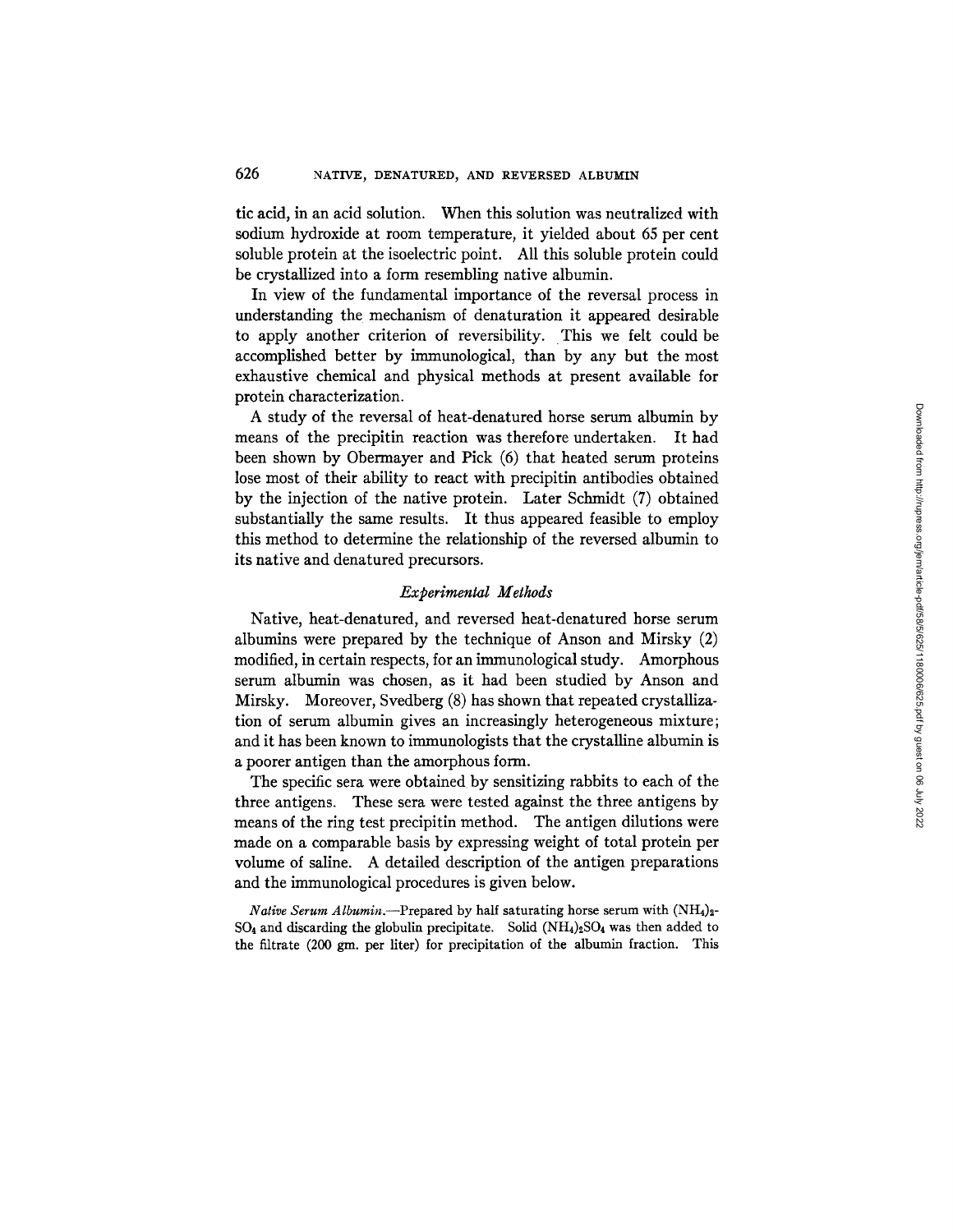amorphous albumin was dialyzed against cold distilled water in cellophane membranes for 24 to 48 hours until practically salt-free. A 2 per cent solution was used for sensitization of animals and for dilutions in the precipitin tests, as well as for the preparations below.

Heat-Denatured Albumin.--Prepared as follows: 100 cc. of 2 per cent native albumin were acidified with 30 cc. of N/10 HC1. The solution was stirred in a bath of boiling water until it reached 90°C. The heating was then continued for exactly 3 minutes, during which time the temperature usually rose to 97°C. The hot solution was neutralized with sufficient N/10 NaOH to give maximum coagulation (about 22.5 cc.) and then cooled at once to room temperature. Upon neutralization, a heavy precipitate of coagulated albumin appeared. It was separated by centrifugation, suspended and thoroughly stirred in 100 cc. of 0.9 per cent NaC1, and again centrifuged. This washing was repeated 5 times with 100 cc. portions of 0.9 per cent saline in order to remove any undenatured serum protein which might have been present.

The coagulated albumin dissolved incompletely at pH 7 by addition of NaOH at room temperature, but it was readily rendered soluble by suspending the denatured albumin in 75 cc. of distilled water, warming to 90°C., and dissolving with sufficient N/10 NaOH to give a clear solution. It was then immediately neutralized to pH 7 with the required amount of N/10 HC1, and cooled at once to room temperature by immersion in an ice bath. The amount of HCI needed was previously determined by means of an aliquot. This procedure did not subject the denatured albumin to such conditions of pH or temperature as would favor reversal; and resulted in a slightly opalescent solution which was analyzed for total protein, and was satisfactory for injections and for the precipitin tests. Although there was an additional manipulation involved in this process, it was deemed permissible since the rate of heat denaturation at reactions slightly alkaline to the isoelectric point is negligible, in comparison with the rate in acid solution (9).

*Reversed Heated Albumin.--Prepared* from 100 cc. of 2 per cent native albumin which had been heated, coagulated, and washed as described above. The denatured protein precipitate was dissolved in 15 cc. of N/5 HCI and diluted to 50 cc. This clear solution of denatured albumin was then reversed at room temperature by addition of sufficient N/5 NaOH to bring the pH to 4.7 (determined by methyl red as indicator). The reversed solution was only slightly turbid at this pH, indicating that most of the denatured albumin had regained solubility at the isoelectric point. Half saturation with  $(NH_4)_2SO_4$  resulted in considerable precipitation. This procedure is recommended by Anson and Mirsky to remove any denatured albumin held in solution. It by no means follows that all of the precipitated protein is denatured, since even the solubility of native serum albumin in half saturated  $(NH_4)_2SO_4$  near the isoelectric pH is distinctly limited. The filtrate from the half saturated solution containing the soluble, reversed albumin was dialyzed in a cellophane membrane against cold distilled water until practically salt-free. It was then concentrated in the cold by means of a Sørensen type of negative pressure dialyzer (10) to approximately 1 per cent. After analysis for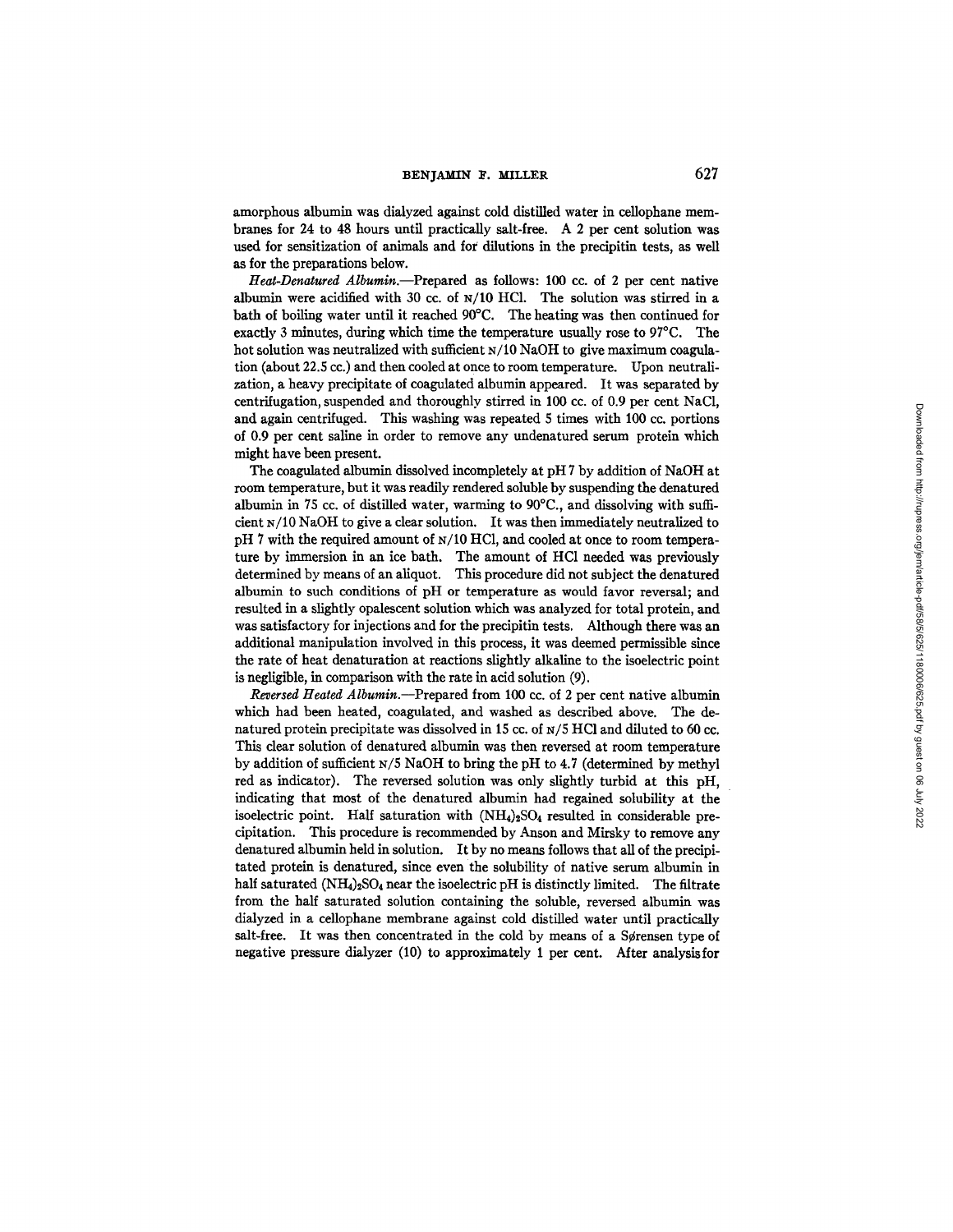total protein this solution was used for the injection and immunological procedures. For convenience in the tables, it has been designated as reversed heated albumin.

*Preparation of Antisera.--Three* rabbits were injected with each of the above albumins both intravenously and subcutaneously until they gave a precipitating titer of at least 1:100,000. Eight of the nine animals showed a satisfactory response. Usually three injections of 5 to 20 mg. of total protein were given each week for 3 to 5 weeks.

*Precipitin Tests.*—The three antigens were diluted with 0.9 per cent saline. The dilutions are on a quantitative basis, all being reducible to grams of total protein (Kjeldahl nitrogen multiplied by 6.25) per cubic centimeter of saline. Thus a 1:100,000 dilution of antigen corresponds to 1 gm. of albumin in  $100,000$  cc. of saline, and is not directly comparable with the total protein in dilutions of whole serum unless one corrects for the original approximately 1:12 dilution of protein in horse serum.

The tests were made by layering about 0.3 cc. of the antigen dilutions over an equal volume of the antisera and reading the ring which formed at the interface. The following notation was used throughout in order to put the tests on a semiquantitative basis.

- $+ + + +$  = heavy ring which formed within 2 minutes.
	- $++ +$  = heavy ring at 20 minutes.
		- $++$  = moderate ring at 20 minutes.
		- $+$  = faint ring at 20 minutes.

Thus readings were taken at 2 minutes and the 4 plus rings recorded. The remainder were read at the end of 20 minutes. The unknowns were always compared with control solution of (1) saline  $+$  specific antisera, and (2) 1:1,000 dilutions of the antigens  $+$  normal rabbit serum.

#### RESULTS

The reactions of the native, heat-denatured, and reversed heated albumins with sera prepared by injection Of native albumin are shown in Table I. The results show a marked decrease in the reactivity of the heat-denatured albumin toward the native precipitin, confirming the results of Obermayer and Pick (6) and of Schmidt (7). The table also indicates a striking increase in the precipitability of the reversed heated albumin by native precipitin as compared with the denatured antigen. The reactivity is approximately equal to that of native serum albumin since both react in dilutions of 1 : 100,000 which, as previously explained, contain the same weight of total protein for both antigens.

The reactions of the reversed protein with native precipitin were not considered sufficient evidence for this study because it might be argued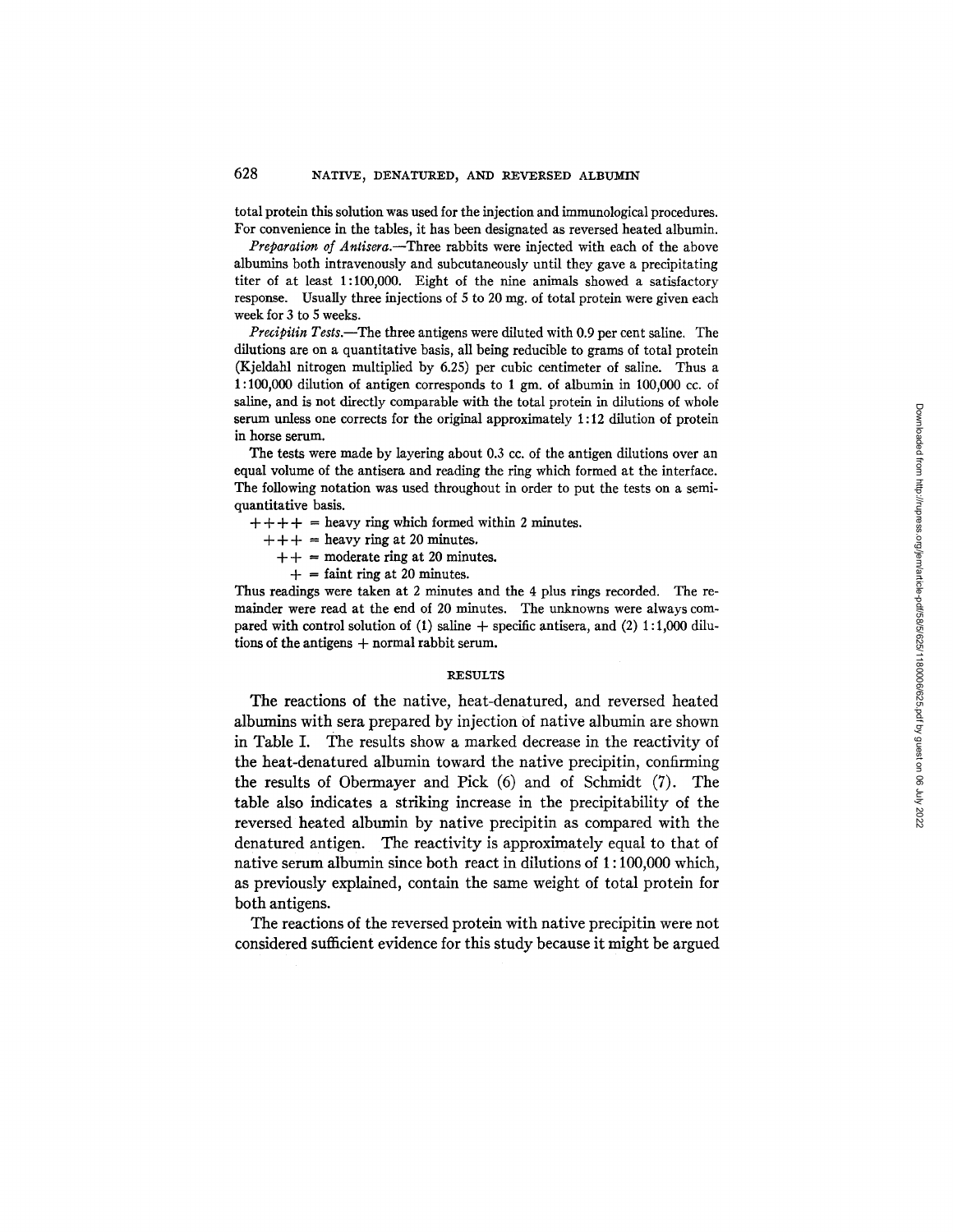|            |                                                                           | Antigen dilutions |          |          |            |                 |               |                                       |          |  |
|------------|---------------------------------------------------------------------------|-------------------|----------|----------|------------|-----------------|---------------|---------------------------------------|----------|--|
| Rabbit No. | Antigen                                                                   | 1:1,000           | 1:10,000 | : 25,000 | 50,000<br> | 5,000<br>r.<br> | 100,000<br>٠. | : 200,000<br>$\overline{\phantom{0}}$ | :300,000 |  |
| 78         | Native serum albumin<br>Heat-denatured albumin<br>Reversed heated albumin |                   |          | $+++$    |            | ÷               | ┿<br>ᆠ        |                                       |          |  |
| 79         | Native serum albumin<br>Heat-denatured albumin<br>Reversed heated albumin | ナナナナ              |          |          |            |                 | ┿<br>┿        | <b>STARTED</b>                        |          |  |

| TABLE I |  |  |
|---------|--|--|
|         |  |  |

*Precipitin Reactions with Anti-Native Albumin Sera* 

**Controls: 0.9 per cent saline + Sera 78 and 79, negative.** 

**1:1,000 dilutions of the antigens + normal rabbit serum, negative.** 

|            |                                                                           |                      |                         | Antigen dilutions                |                               |                        |                                |           |           |
|------------|---------------------------------------------------------------------------|----------------------|-------------------------|----------------------------------|-------------------------------|------------------------|--------------------------------|-----------|-----------|
| Rabbit No. | Antigen                                                                   | 1:1,000              | 1:10,000                | 1:25,000                         | 50,000<br>.:                  | 75,000<br>∺            | 1:100,000                      | 1:200,000 | 1:300,000 |
| 83         | Native serum albumin<br>Heat-denatured albumin<br>Reversed heated albumin | ┿┿┿┿<br>$++++-$      | ┿┿┿┿<br>$++++-$<br>┿┿┿┿ | $^{\mathrm{++}}$<br>$++$<br>$++$ | $^{\mathrm ++}$<br>$+ +$<br>┿ | ┿┿<br>$^+$<br>┿        | ┿<br>$\div$<br>$^{\mathrm{+}}$ |           |           |
| 84         | Native serum albumin<br>Heat-denatured albumin<br>Reversed heated albumin | ┿┿┿┿<br>╈┿╈┿<br>++++ | $^+$<br>$++$<br>$++$    | ᆠᆠ<br>$+ +$<br>$+ +$             | ┿<br>$+$<br>$+$               | $\pm$<br>$+$<br>$\div$ | ┿<br>$\div$<br>┿               |           |           |
| 85         | Native serum albumin<br>Heat-denatured albumin<br>Reversed heated albumin |                      |                         | ┿┿┿                              | $^{\mathrm{++}}$              | ┿                      | ┿<br>$\pm$<br>$+$              |           |           |

**TABLE II**  *Precipitin Reactions with Anti-Heat-Denatured Albumin Sera* 

**Controls: 0.9 per cent saline 4 Sera 83, 84, and 85, negative.** 

**1:1,000 dilutions of the three antigens** *vs.* **normal rabbit serum, negative.** 

**that the reversed protein was acting as a partial antigen. To guard against this possibility we obtained additional results which show the**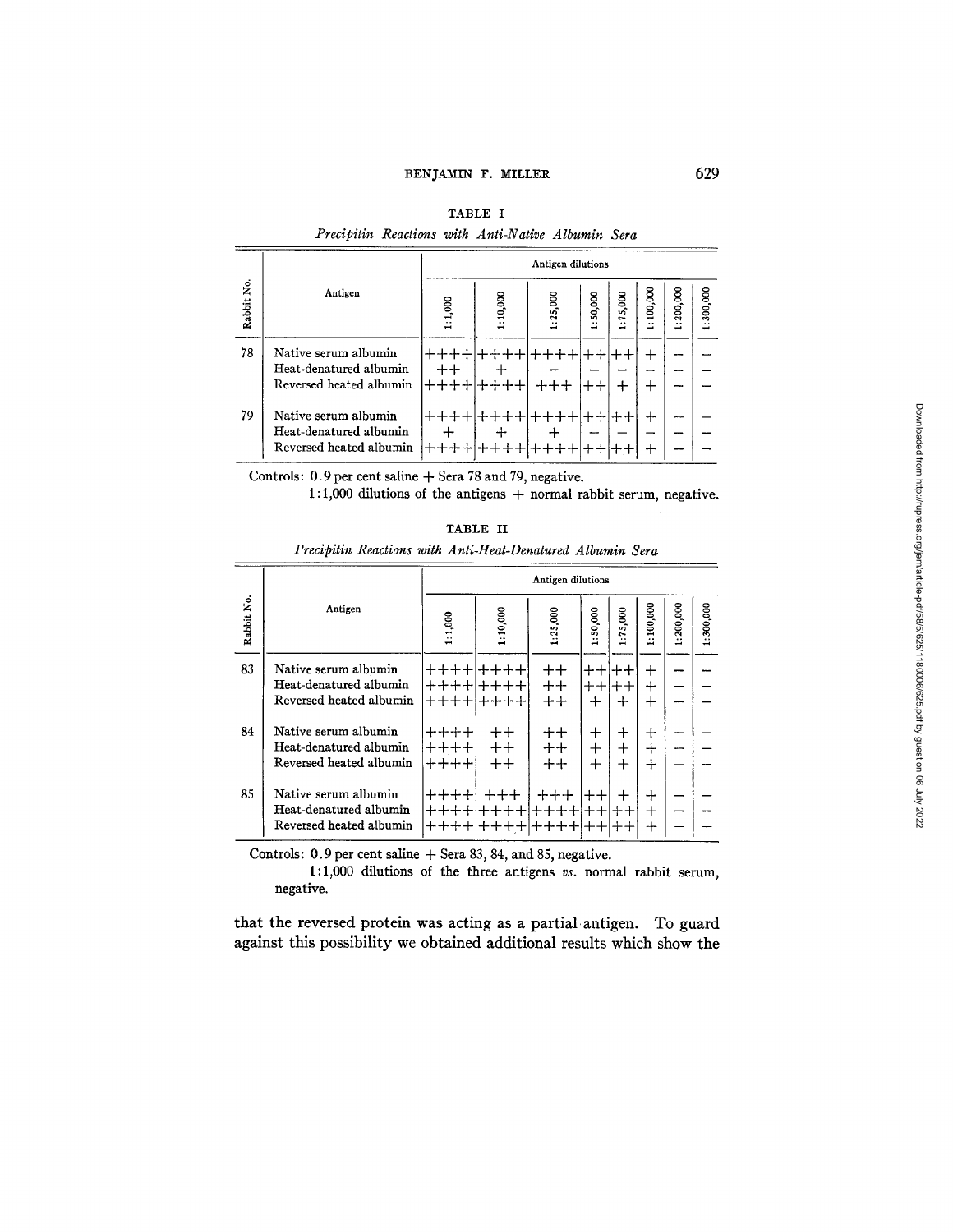reactions of the various antigens with sera obtained by injecting both denatured and reversed protein. The fact that the reversed protein gave rise to antibodies is evidence that it is a complete and not a partial antigen.

First let us consider the reactions of the three antigens with sera obtained by the injection of heat-denatured albumin, as set forth in Table II. They show an equal reactivity of all three antigens with the specific sera. The phenomenon that heat-denatured serum pro-

|            |                                                                           | Antigen dilutions |                         |                |              |                  |                        |                     |  |
|------------|---------------------------------------------------------------------------|-------------------|-------------------------|----------------|--------------|------------------|------------------------|---------------------|--|
| Rabbit No. | Antigens                                                                  | 1:1,000           | 1:10,000                | : 25,000       | :50,000      | :75,000          | :100,000               | 200,000<br>.300,000 |  |
| 88         | Native serum albumin<br>Heat-denatured albumin<br>Reversed heated albumin | $+ + +$<br>$++++$ | ++++                    | $++++-$        | +++<br>$+++$ | キキキ<br>十十十       | $^{\mathrm{++}}$<br>ᆠᆠ |                     |  |
| 89         | Native serum albumin<br>Heat-denatured albumin<br>Reversed heated albumin | $+++$<br>$++++-$  | キキキキ<br>┿┿<br>$+ + + +$ | ┿┿┿<br>$+++++$ | $+++$        | ┿<br>┿           | $\div$<br>┿            |                     |  |
| 90         | Native serum albumin<br>Heat-denatured albumin<br>Reversed heated albumin | ++++<br>$++++-$   | $++++$<br>┿┿┿           | $++$<br>ナナナナ   | ┵            | $^{\mathrm{++}}$ | ┿┿                     |                     |  |

TABLE III *Precipitin Reaction with Anti-Reversed Heated Albumin Sera* 

Controls:  $0.9$  per cent saline  $+$  Sera 88, 89, and 90, negative.

l:l,000 dilutions of the three antigens *vs.* normal rabbit serum, negative.

teins produced an antibody which reacted equally well with both native and heat-denatured serum was observed by Obermayer and Pick (6). This type of antibody is now well known in immunology by the name coctoprecipitin. Our chief interest in the coctoprecipitin was whether or not the reversed heated antigen would give rise to this peculiar antibody.

The reactions of the same three antigens with specific sera obtained by injecting reversed albumin are given in Table III. A comparison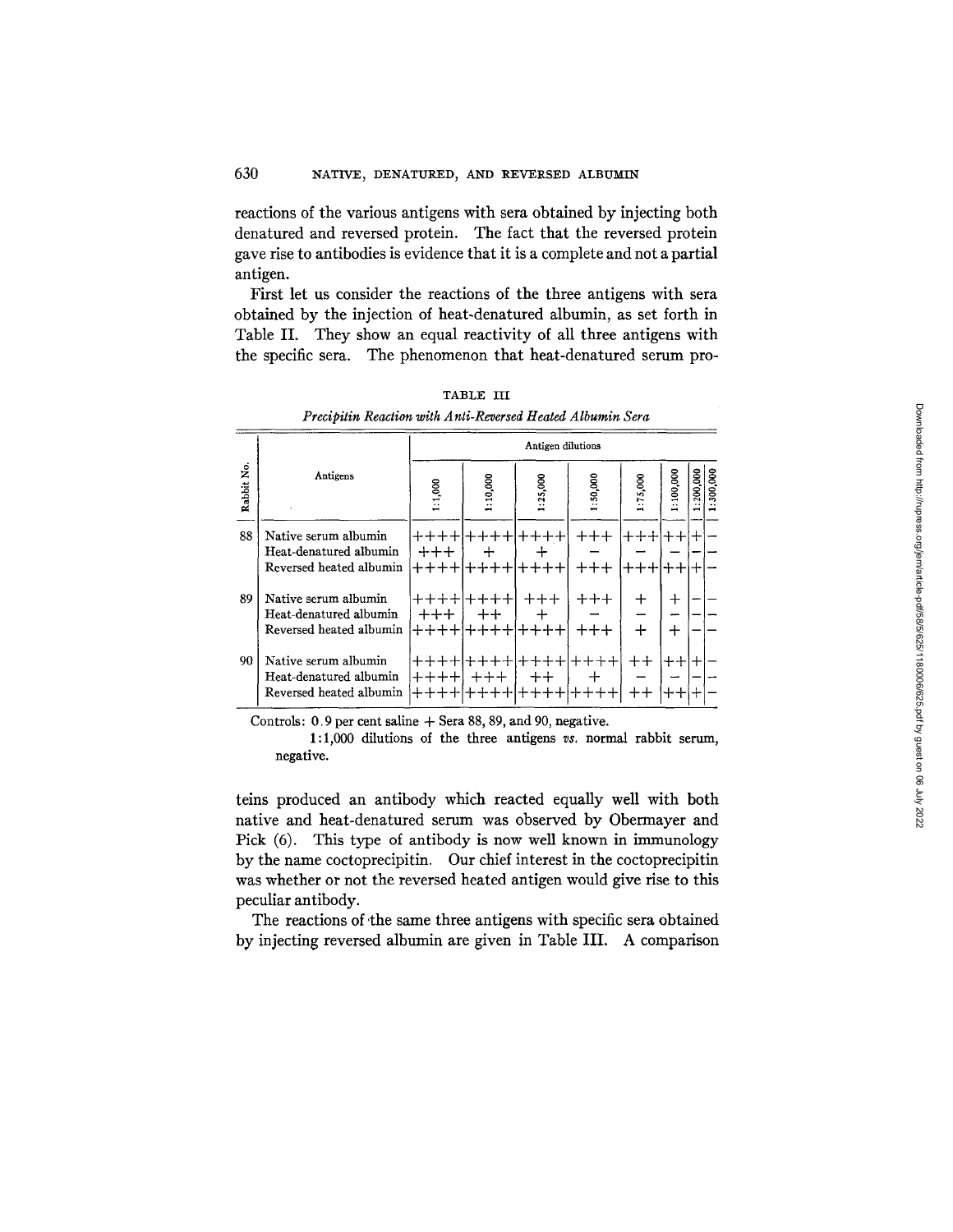### **BENJAMIN F. MILLER** 631

of Tables I and III shows that the reversed heated albumin did not act like the denatured albumin and give rise to a coctoprecipitin; but produced an antibody indistinguishable from the native precipitin.

A considerable interaction of the heat-denatured albumin with the native and reversed antisera is indicated at the lower dilutions. This apparently is a partial function of the severity of the denaturation process, for, as shown by Schmidt (7), the cross-reaction varies inversely with the temperature and duration of the heating. Also, sera with high titers against native protein show more reaction with heated antigen than sera with low titers (6). Our results were all obtained with sera of high titer.

We accordingly wished to study the immunological effect of the reversal process on native albumin which had been treated more drastically than the heat-denatured protein. We therefore denatured serum albumin by exposure to acidified acetone for 24 hours, and reversed it in the usual manner as detailed below.

*Acetone-Denatured Albumin.--Prepared* after Anson and Mirsky (2) with certain departures necessitated by our special needs. 70 cc. of 4.5 per cent native horse albumin (prepared as before) were acidified to 0.05 normal by the addition of 5 N HC1. The albumin was precipitated by the addition of 700 cc. of acetone containing 1.4 cc. of  $5 ~N$  HCl. The mixture was allowed to stand at room temperature for 24 hours with occasional shaking. The coagulated albumin was then filtered off and dried between filter papers for 2 hours. After pulverization, it was dissolved in 150 cc. of distilled water. The denatured albumin hydrochloride went into solution readily giving a pH of 3.5 to 4. It was a solution prepared by this method that Anson and Mirsky neutralized at room temperature to obtain reversal of acetone-denatured albumin. Since we wished to obtain a denatured albumin at pH 7.0 for comparison with the reversed acetone-denatured albumin, we found it necessary to approach the isoelectric point at a high temperature where reversal could not take place. This was accomplished by warming the acid solution of denatured albumin to 90°C. and neutralizing with N/10 NaOH until all the protein precipitated out. This precipitate was then washed 6 times with 100 cc. portions of 0.9 per cent NaC1. A portion was brought into solution by warming to 90°C. and bringing to pH 7.0 exactly as described before with the heatdenatured albumin. The protein is referred to as acetone-denatured albumin for convenience in the text; but it should be borne in mind that it had been exposed to dilute acid and heat as well as excess of acetone. Hence it was much more violently denatured than the heat-denatured albumin described above.

*Reversed Acetone A lbumin.--Prepared* from the remainder of the washed precipitate of coagulated albumin. This was dissolved in N/5 HC1 and reversed and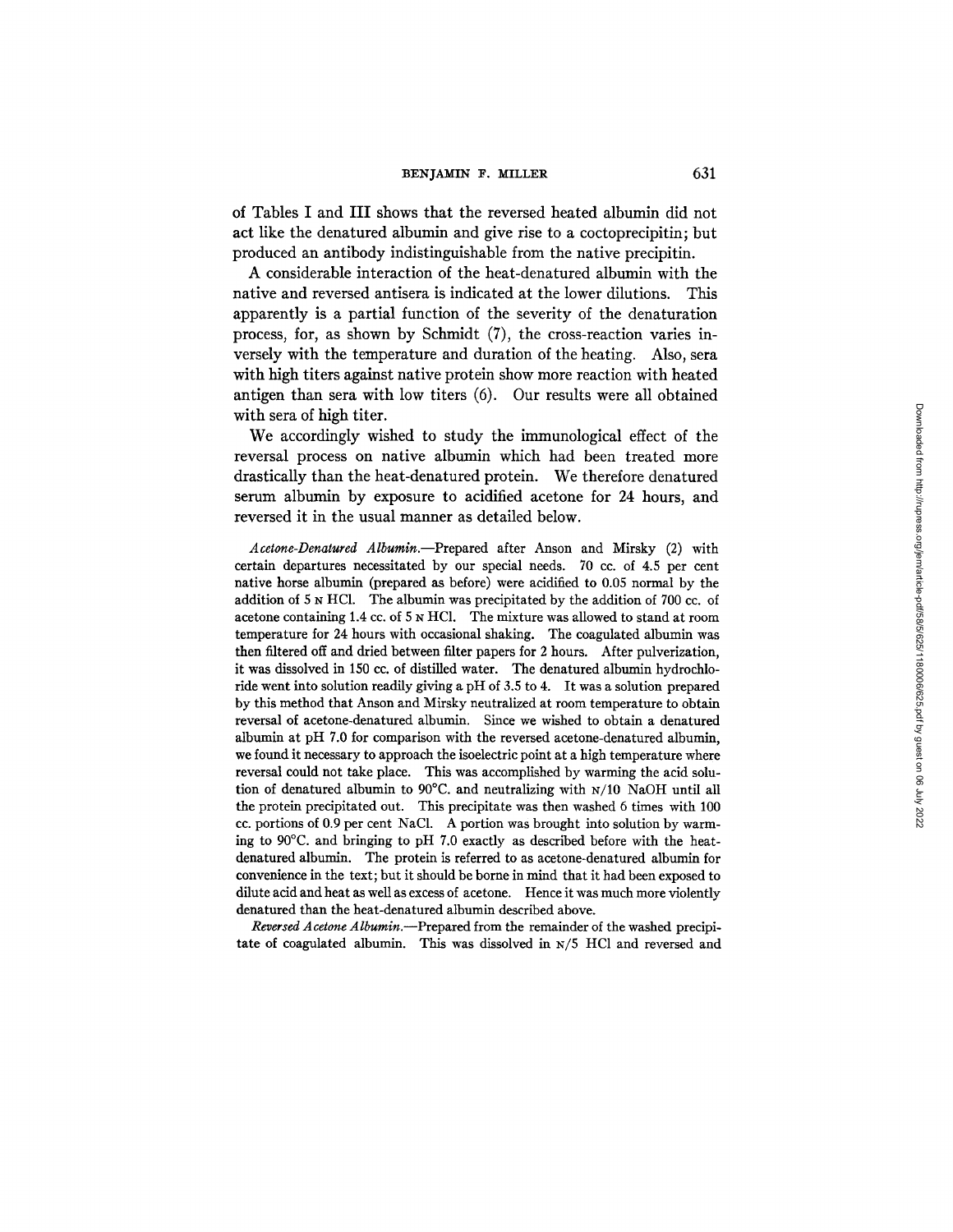dialyzed exactly as described above for the reversed heated antigen (page 627). This protein is designated reversed acetone albumin in the tables.

# *Results with Acetone-Denatured and Reversed Acetone Albumins*

These two antigens were tested against one of the sera obtained by injecting native albumin. The technique and nomenclature of the precipitin reactions are the same as previously used except that all readings were taken at the end of 90 minutes. The results are set forth in Table IV where, even more strikingly than before, the contrast between the reactivity of the denatured albumin and its reversed derivative is demonstrated. This drastically treated denatured

|--|--|

*Precipitin Reactions with Anti-Native Albumin Serum* 

|            |                                                                               | Antigen dilutions |                                     |                     |                              |                                |                                       |                                      |                                       |
|------------|-------------------------------------------------------------------------------|-------------------|-------------------------------------|---------------------|------------------------------|--------------------------------|---------------------------------------|--------------------------------------|---------------------------------------|
| Rabbit No. | Antigen                                                                       | 1:1,000           | :10,000<br>$\overline{\phantom{0}}$ | 25,000<br>$\cdot$ . | 50,000<br><br>$\blacksquare$ | 75,000<br>٠.<br>$\blacksquare$ | 100,000<br>$\ddot{\phantom{0}}$<br>жq | 200,000<br>$\ddot{\phantom{0}}$<br>- | g<br>SO.<br>$\ddot{\phantom{a}}$<br>- |
| 78         | Native serum albumin<br>Acetone-denatured albumin<br>Reversed acetone albumin |                   |                                     |                     |                              |                                |                                       |                                      |                                       |

Controls:  $0.9$  per cent saline  $+$  Serum 79, negative.

**1 :** 1,000 dilutions of antigens *vs.* normal rabbit serum, negative.

albumin showed no reactivity with native precipitin even in the lowest dilution, whereas the reversed material prepared from it reacted in a dilution of 1 : 200,000 exactly as did the same weight of native albumin.

Because of the general agreement of the data obtained, we did not sensitize animals to the acetone-denatured and reversed acetone albumins and study their interactions.

## DISCUSSION

These data indicate that, as far as can be shown by the precipitin reaction, there is no difference between native and reversed serum albumin. This is not proof, of course, that the two proteins are identical, but is evidence that they do not differ in the portions of the molecule which exert the specific influence in the precipitin reaction.